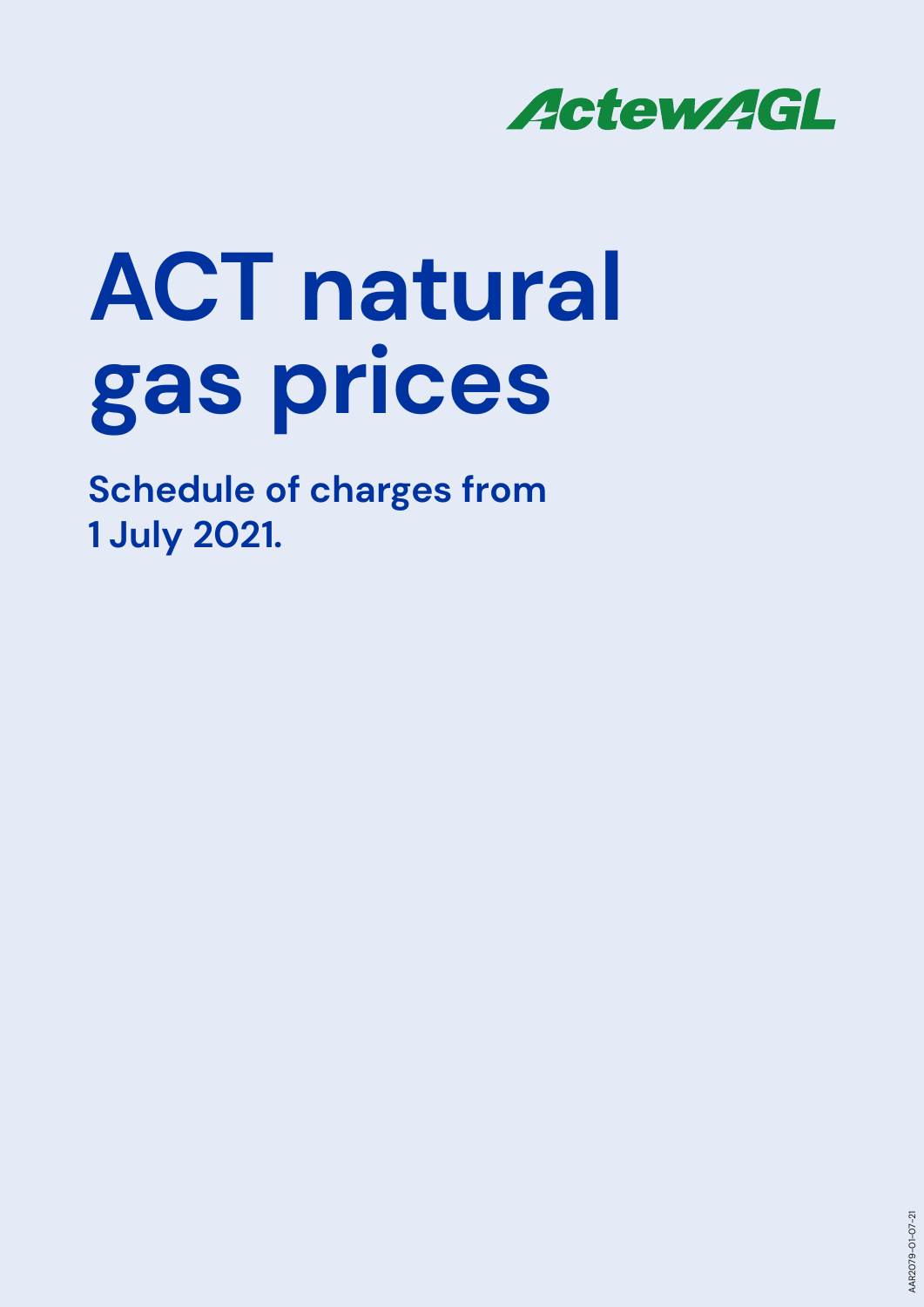# **ACT natural gas prices**

#### **Schedule of charges from 1 July 2021.**

#### **Prices explained**

Depending on the gas plan you choose, you will see a combination of the following charges as applicable.

| Supply charge | A fixed price per day charge for the supply of gas to your premises.                                           |
|---------------|----------------------------------------------------------------------------------------------------------------|
| Usage charge  | A price per unit of usage (measured in megajoules (MJ)) for the amount of gas you<br>consume at your premises. |

#### **ACT RESIDENTIAL PRICES**

**2** ActewAGL ACT natural gas prices

| Plan                             | Unit | <b>GST</b><br>exclusive | <b>GST</b><br>inclusive |
|----------------------------------|------|-------------------------|-------------------------|
| Home                             |      |                         |                         |
| Supply charge                    |      | 76.0000                 | 83.6000                 |
| Usage rates:                     |      |                         |                         |
| First 41.0959MJ/day<br>٠         | c/MJ | 3.5700                  | 3.9270                  |
| Next 442.1918MJ/day<br>$\bullet$ | c/MJ | 3.0300                  | 3.3330                  |
| Next 1489.3151MJ/day<br>٠        | c/MJ | 2.8000                  | 3.0800                  |
| Thereafter<br>٠                  | c/MJ | 2.6000                  | 2.8600                  |

#### **INDUSTRIAL AND COMMERCIAL PRICES**

| Plan                      | <b>Unit</b> | <b>GST</b><br>exclusive | <b>GST</b><br>inclusive |
|---------------------------|-------------|-------------------------|-------------------------|
| <b>Business</b>           |             |                         |                         |
| ¢/day<br>Supply charge    |             | 147.0000                | 161.7000                |
| Usage rates:              |             |                         |                         |
| First 41.0959MJ/day<br>٠  | c/MJ        | 2.9900                  | 3.2890                  |
| Next 442.1918MJ/day<br>٠  | c/MJ        | 2.7300                  | 3.0030                  |
| Next 1489.3151MJ/day<br>٠ | c/MJ        | 2.7000                  | 2.9700                  |
| Thereafter                | c/MJ        | 2.6500                  | 2.9150                  |

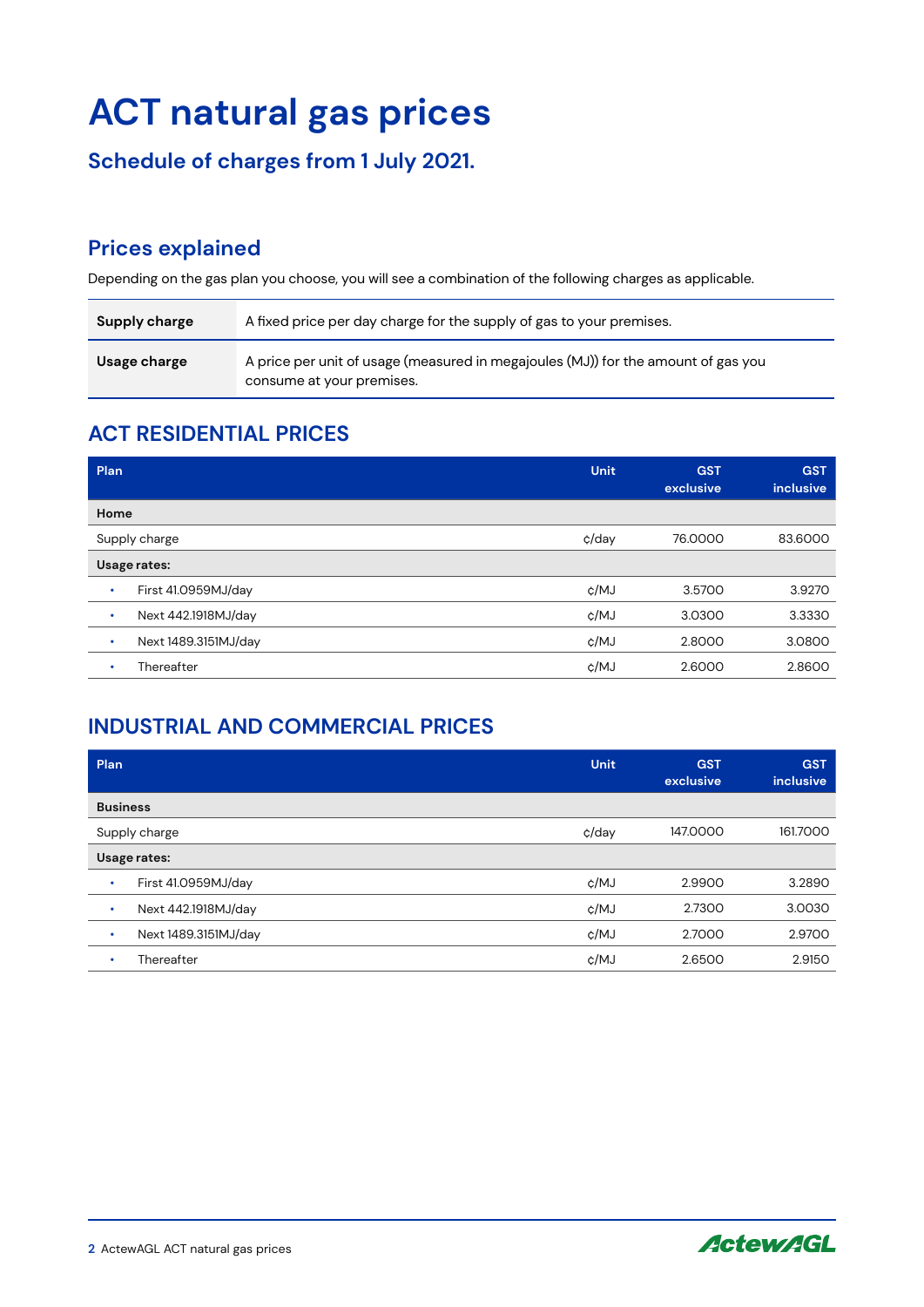#### **MISCELLANEOUS FEES AND CHARGES**

| <b>ACT REGION</b>                                                                         | <b>GST exclusive</b> | <b>GST inclusive</b> |  |  |
|-------------------------------------------------------------------------------------------|----------------------|----------------------|--|--|
| Service charges                                                                           |                      |                      |  |  |
| Special meter read<br>1.                                                                  | 10.30                | 11.33                |  |  |
| Reconnection fee - residential<br>2.                                                      | 46.35                | 50.99                |  |  |
| 3.<br>Reconnection fee - business                                                         | 56.65                | 62.32                |  |  |
| Disconnection fee - residential<br>4.                                                     | 133.90               | 147.29               |  |  |
| Disconnection fee - business<br>5.                                                        | 185.40               | 203.94               |  |  |
| Decommissioning and meter removal - residential<br>6.                                     | 690.10               | 759.11               |  |  |
| Decommissioning and meter removal - business<br>7.                                        | 1266.90              | 1393.59              |  |  |
| Network request for service - residential (charge per hour)<br>8.                         | 103.00               | 113.30               |  |  |
| Network request for service - business (charge per hour)<br>9.                            | 103.00               | 113.30               |  |  |
| Attendance (debt collection) first visit in a 12-month period (in business hours)<br>10.  | 59.09                | 65.00                |  |  |
| Attendance (debt collection) within a year of a previous visit (in business hours)<br>11. | 77.27                | 85.00                |  |  |
| <b>Administration charges</b>                                                             |                      |                      |  |  |
| Late payment fee*<br>12.                                                                  | 15.00                | 15.00                |  |  |
| Dishonoured cheque fee*<br>13.                                                            | 5.00                 | 5.00                 |  |  |
| Card reversal fee*<br>14.                                                                 | 30.00                | 30.00                |  |  |
| Direct debit reject fee*<br>15.                                                           | 1.15                 | 1.15                 |  |  |
| Cheque refund fee - personal cheque<br>16.                                                | 0.40                 | 0.44                 |  |  |
| Cheque refund fee - bank cheque<br>17.                                                    | 15.00                | 16.50                |  |  |
| Payment processing fee (% of payment made by debit or credit card)<br>18.                 | 0.41%                | 0.45%                |  |  |
| Service application fee                                                                   |                      |                      |  |  |
| Residential<br>19.                                                                        | 268.18               | 295.00               |  |  |
| 20. Business                                                                              | 995.45               | 1095.00              |  |  |

\*GST not applicable

Note: Distributor fees not listed above will be on-charged by the distributor. Complex jobs may require a quotation from the distributor.